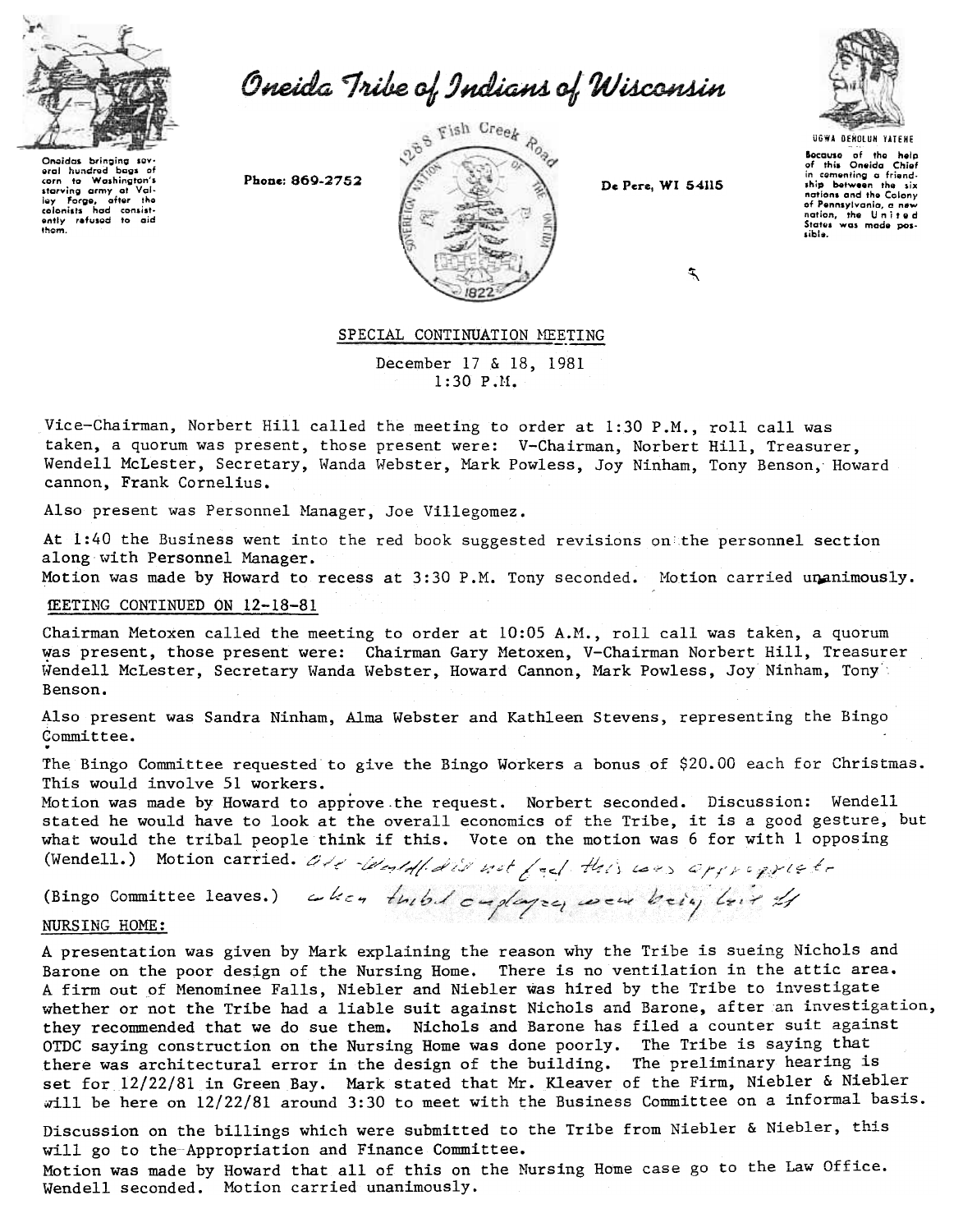- Oneida Tribe of Indians of Wisconsin  $\sim$  Special Continued Meeting - 12/18/81 Page 2

Mark will provide the Law Office with all the information on this case.

Discussion followed on requesting the Law Office to provide the Business Committee information from programs before any legal action is taken. The contract of the contract of the contract of the contract of the contract of the contract of the contract of the contract of the contract of the contract of the contract o

#### VACATION REQUEST:

Motion was made by Tony to approve the request. Wendell seconded. Vote was 6 for wit Norbert requested a vacation day on 12/31/81. 1 abstention (Norbert). Motion carried.

Motion was made by Howard to recess at 11:10 A.M. Norbert seconded. Motion carried.

# Meeting Continued at 1:10 P.M.

The same people were present, also present was Carl Rasmussen, Peter Schauer and Fritz Shenkleberg.

Peter stated he had met with the Commission on Aging this morning to go over the transportation plan. Their main concern is that they will not have availability of the Do-Do bus, Peter has proposed to use a back up van so that if the Do-Do bus is being used, the van be utilized. Peter is waiting for a resolution from the Commission on Aging in support of the transportation plan. The total cost of tribal contribution would be \$10,170. this would be a one time cost to the tribe. This will have to go to the Appropriation and Finance Committee and back to the Business Committee for final approval.

(Mark leaves for another appointment at  $1:45$  P.M. - Meeting recesses for 10 minutes.)

### INDUSTRIAL DEVELOPER:

Bruce went over the procedure he will use in bidding on Thomas Oil, he will need to have 10% of the total cost on the day of bidding, if we get the bid, Dick stated this will be no problem. Discussion on the bidding process, the renovations of the building, and also on leasing the garage or the tribe operating it. Bruce recommended that the Tribe run it. It was decided that Bruce develop a total package plan and bring back a recommendation to the Business Committee.

(Frank arrives at 2:20 P.M.)

Bruce stated a tenative start up date would be  $1/25/82$ , after discussion it was decided that d start up date should be no later than March 1, 1982.

!<br>Discussion on the fact that there is no clear title to that proper (Joy asks to be excused at 2:55 P.M.)

 $\mathbb{C}^*$ 

 $\mathcal{L}^{\text{max}}$ 

Motion was made by Howard that the Lawyers be charged with drafting up a presentation of clouding of title on the property of Thomas Oil, prior to the bidding on Monday. Norbert seconded. Discussion: the bank should be informed of this. Motion carried unanimously.

(At this time, the meeting recessed for 20 minutes to allow the Chairman to consult with the Tribal Attorneys.)

The meeting continued at  $3:40$  P.M. after consultation with the Attorneys, Chairman Metoxen stated that Francis will work on a statement over the week-end to present prior to the bidding on monday, 그는 사람 바로 오늘 일이 있는 것이다.

وأحداثهم لاستاذ

 $\mathcal{L}_{\text{max}}$  , we can be a set of  $\mathcal{L}_{\text{max}}$ 

(Mark returns at  $3:42$ .)

RECOMMENDATIONS FROM THE FINANCE AND APPROPRIATION COMMITTEE;

Motion was made by Frank to approve the Coastal Management budget transfer request in the amount of \$2;748.00. Norbert seconded. Motion carried unanimously. itan) in --~ ~--~ -\_Cc

Motion was made by Tony to approve the Library request for  $$6,528.00$  for space costs for the FY'81 budget, funds to come from enterprise revenue. Frank seconded. Motion carried unanimously.

Motion was made by Frank to approve the OTDC bid of \$1,020 to do sheet metal duct work on the heating system at the tobacco warehouse. Norbert seconded. Motion carried unanimously.